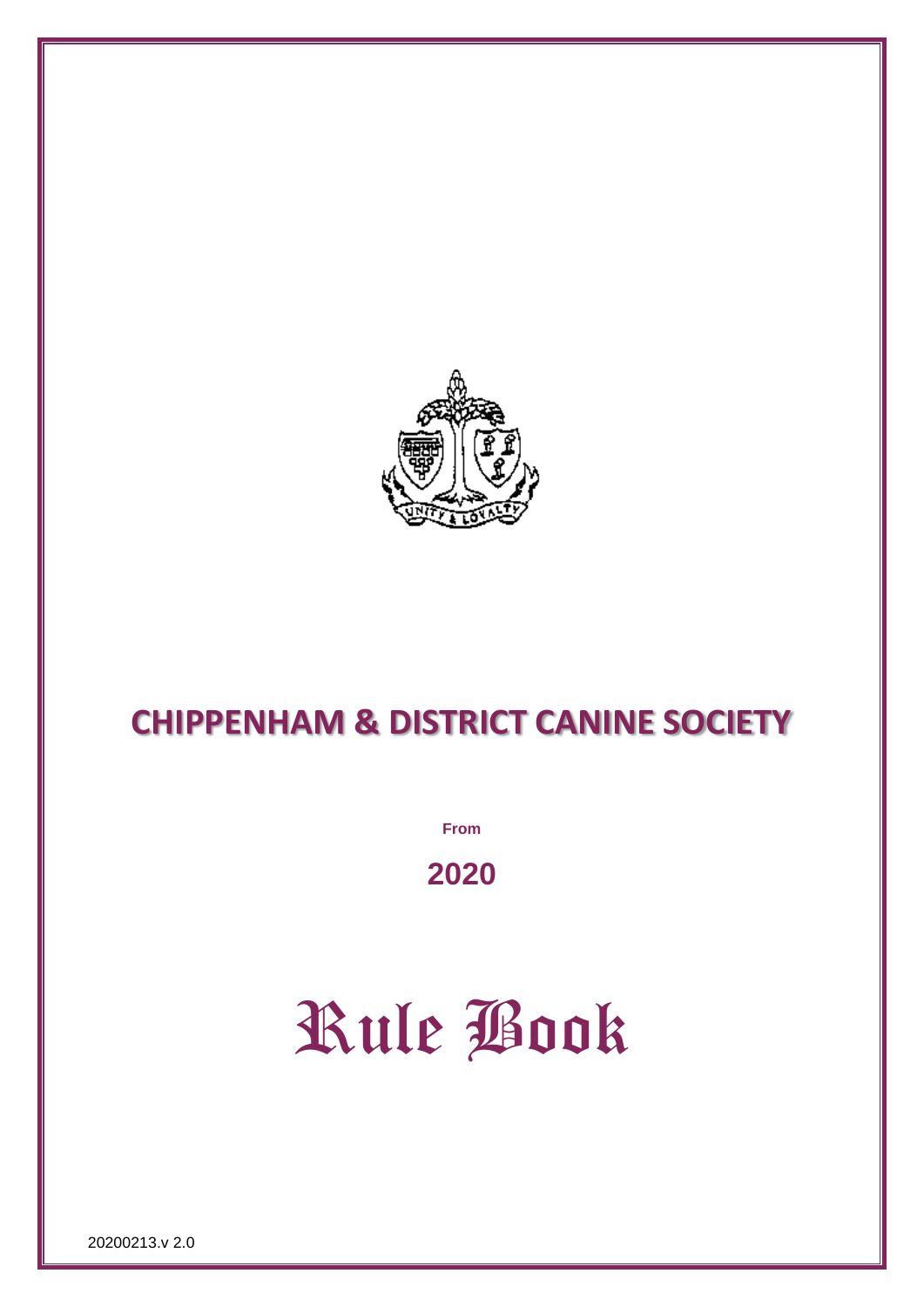# **RULES FOR THE CHIPPENHAM & DISTRICT CANINE SOCIETY**

# **1. NAME & OBJECTS**

The Society shall be called the Chippenham & District Canine Society, its objects shall be to conduct obedience training classes, organise shows / matches and to promote public interest in dogs generally.

# **2. OFFICERS OF THE COMMITTEE**

The Society shall have a Chairman, Honorary Secretary, Show Secretary and Honorary Treasurer who shall serve as Officers of the Committee.

# **3. COMMITTEE**

The Committee consists of up to 12 members, of whom one third shall retire annually but shall be eligible for re-election.

The Chairman, Honorary Secretary, Show Secretary and Honorary Treasurer shall also be members of the Committee with full voting rights.

No person whilst an undischarged bankrupt may serve on the Committee or hold any other office or appointment within a Kennel Club Registered Society.

A Committee member or Officer of this club may not be a Committee member of another all-breed club. Except for a person on the Committee of an All-Breed Championship Show Society.

Any member of the committee who is absent for three or more consecutive meetings without a satisfactory explanation will automatically cease to be a member of the committee.

In the event of any vacancies on the Committee, the Committee shall have the power to co-opt members to fill such vacancies until the next Annual General Meeting.

Fully paid up members of the Society may be nominated for vacancies on the committee, but nominations for Officers must be on members of at least one year's standing.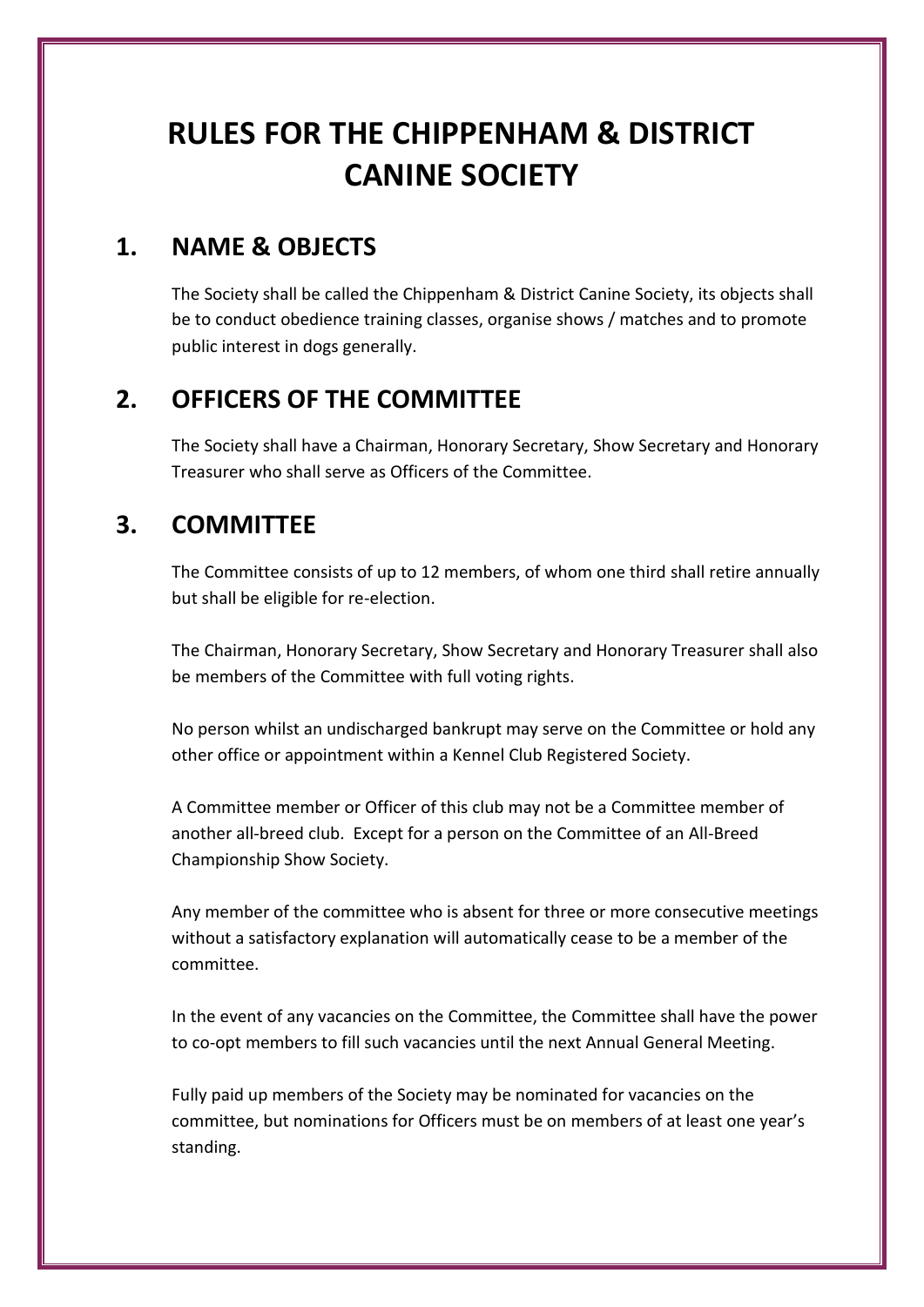The Committee shall have the powers to appoint such sub-committees as they deem necessary and to delegate such powers to the Committee or Sub-committee so formed, as the Committee shall decide. The Chairman and Hon Secretary shall be ex-officio members of all sub-committees.

Meetings of the Committee shall be held as often as is deemed necessary but at least every three months. A quorum of the Committee shall be six.

The Committee shall have the power to deal with any question not provided for by the rules, and in the event of any temporary vacancy in the offices of Chairman, Vice Chairman, Treasurer, Secretary or Show Secretary, the Committee shall have the power to fill any such vacancy

It shall be the duty of the Committee to appoint judges, produce schedules and conduct all shows, matches and training.

# **4. ELECTION OF OFFICERS**

The Patron shall be nominated by the Committee, and notified to the members via the Annual General Meeting Agenda and elected annually by the members at the Annual General Meeting; he/she shall be eligible for re-election. The office shall be purely honorary carrying no voting rights; nor shall the Patron be a member of the Committee.

The President shall be nominated by the Committee, and notified to the members via the Annual General Meeting Agenda and elected annually by the members at the Annual General Meeting; he/she shall be eligible for re-election. He/she shall be an ex officio member of the Committee with voting rights.

Vice Presidents shall be nominated by the Committee and elected, or re-elected, annually. The office shall be purely honorary carrying no voting rights; nor shall any Vice President be a member of the Committee. ,

The Chairman, Hon. Secretary, Show Secretary and Hon Treasurer, shall be elected at the AGM for a three year term of office, retiring in rotation but eligible for re-election at the Annual General Meeting.

The Vice Chairman shall be elected from the Committee by the Committee.

Nomination for office in any capacity must be made in writing to the Hon. Secretary, giving the name of the nominee, together with the signatures of the proposer and seconder, and consent of the nominee to act if elected, at least **21 days** before the Annual General Meeting.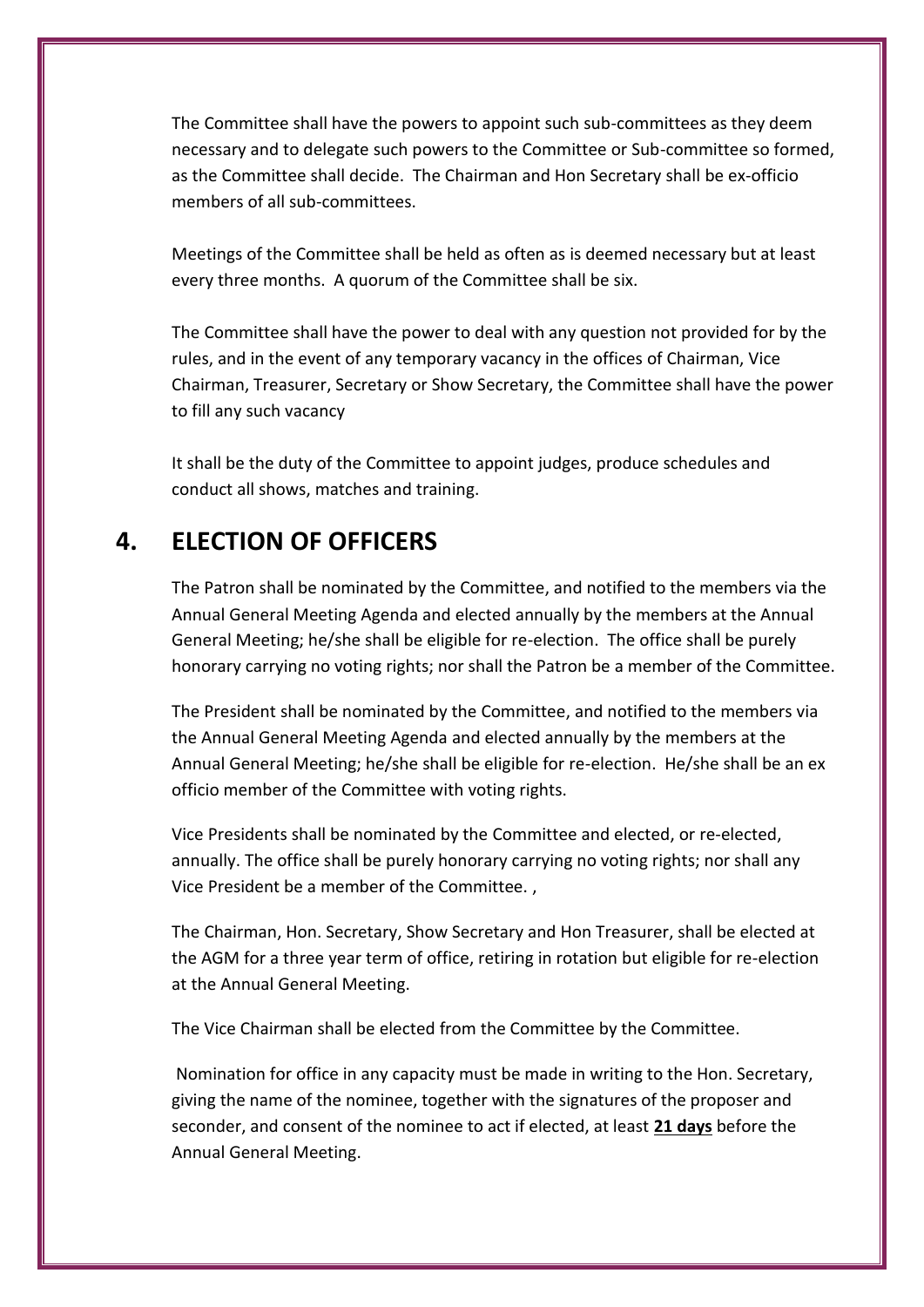#### **5. MEMBERS**

New membership applications will be approved by members of the Committee. Membership shall be open to all who, having paid their subscription shall become full members from the date of such payment. The society must make a list of members and their addresses available for inspection if so requested by the members of the Society or the Kennel Club. An alphabetical register of members and their addresses shall be kept by the Hon. Secretary. The up to date list of members will be available for inspection by the Kennel Club and members of the Society if so requested. A declaration of the number of members must be made with the Annual Returns.

Members' names, addresses, K.C. affix, subscription and membership details are processed in a computer for the purposes of compiling and maintaining the Club's list of Members, the production of accounts and address labels. The list of members will not be issued or sold to commercial organisations. In order to comply with Data Protection Act 1984 and GDPR, signature of the application form or payment of annual subscriptions gives express consent that the Member has no objection to his/her name, address, K.C. affix, subscription and membership details being recorded in a computer

#### **6. SUBSCRIPTION**

With effect from January 2022, the annual subscription shall be £3.00 per member, or £4.00 jointly in the case of husband and wife, or partnership of two. Where dogs are owned in joint names, the membership must also be joint. This sum is due on the 1<sup>st</sup> January in each year and payable before 31<sup>st</sup> March. No member whose subscription is overdue shall be entitled to the privileges of membership. If any member fails to pay their dues before 31<sup>st</sup> March, the Committee shall have the power to erase their name from the list of members, but if the Committee shall subsequently receive a satisfactory explanation, the member may, at the discretion of the Committee and upon payment of arrears, be re-admitted to membership. Joint membership shall have one vote for each member of the partnership. For junior memberships (aged 6 to 16 years of age), the annual subscription shall be 50p, but that member shall have no voting rights.

# **7. CLUB PROPERTY**

The property of the Society shall be vested in the committee, and in the event of the society ceasing to exist; any assets, cups or trophies shall be disposed of in a manner decided at the AGM or **Special General Meeting**. The disposal to be subject to the approval of those donors of the cups and trophies who can still be contacted.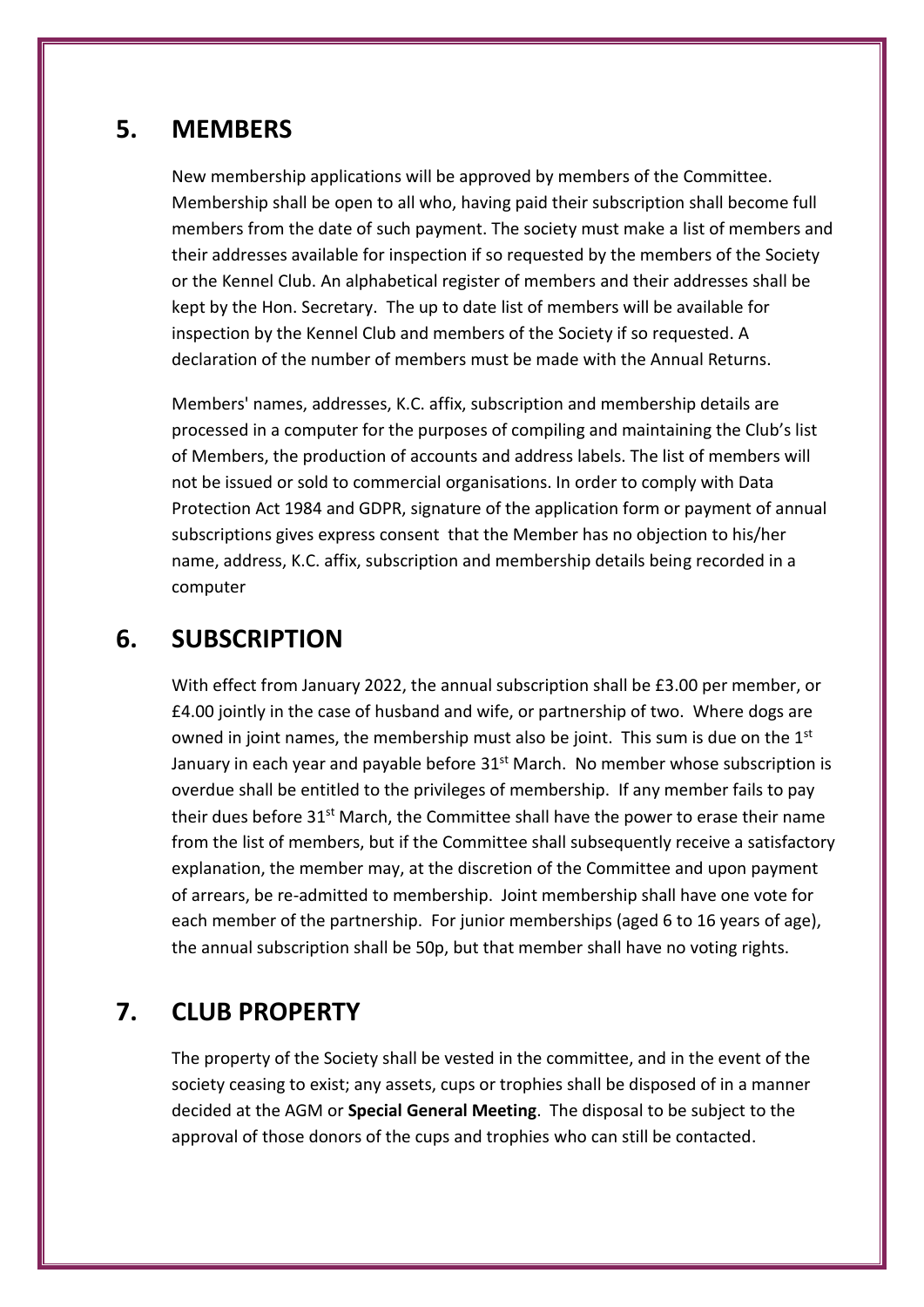#### **8. EXPULSION OF MEMBERS**

Any member who shall be disqualified under the Kennel Club Rule A11.J. (5) under Kennel Club Rule A11.J. (9) shall ipso facto cease to be a Member of the Society. If the conduct of any member shall, in the opinion of the Committee of the Society be injurious or likely to be injurious to the character or interests of the society the Committee of the Society may, at a meeting the notice convening which includes as an object the consideration of the conduct of a Member, determine that a Special General Meeting of the society shall be called for the purpose of passing a resolution to expel him/her.

Notice of this Special General Meeting shall be sent to the accused Member, giving particulars of the complaint and advising the place, date and hour of the Meeting that he/she can offer an explanation. If at the Meeting a resolution to expel is passed by two-thirds majority of the Members present and voting, his/her name shall forthwith be erased from the list of Members, and he/she shall thereupon cease for all purposes to be a Member of the Society except that he/she may, within two calendar months from that date of such Meeting, appeal to the Kennel Club upon and subject to such conditions as the Kennel club may impose.

If the Society expels any member for discreditable conduct in connection with dogs, Dog Shows, Trials or Competitions the Society must report the matter in writing to the Kennel Club within seven days of the decision and supply any particulars required.

## **9. ANNUAL GENERAL MEETING**

The Annual General Meeting will be held not later than the 30 April of each year for the following purposes: To receive the report of the Committee and the annual certified accounts, to elect officers and committee members, to approve any rules changes (see rule 14) and to discuss any resolutions duly placed on the agenda, and of which prior notice has been given to the Hon Secretary.

No business shall be transacted to the Annual General Meeting unless notice thereof appears on the agenda, with the exception of routine matters or those which in the opinion of the Chairman of the meeting are urgent.

Notice of a General Meeting shall be given to members in writing with not less than 21 clear days' notice. Notice of the Annual General Meeting may be published in Our Dogs not less than 21 clear Days before the Annual General Meeting. Items for inclusion on the Agenda must be in the hands of the Hon Secretary at least 14 Days before the Annual General Meeting. Such notice must contain all the relevant information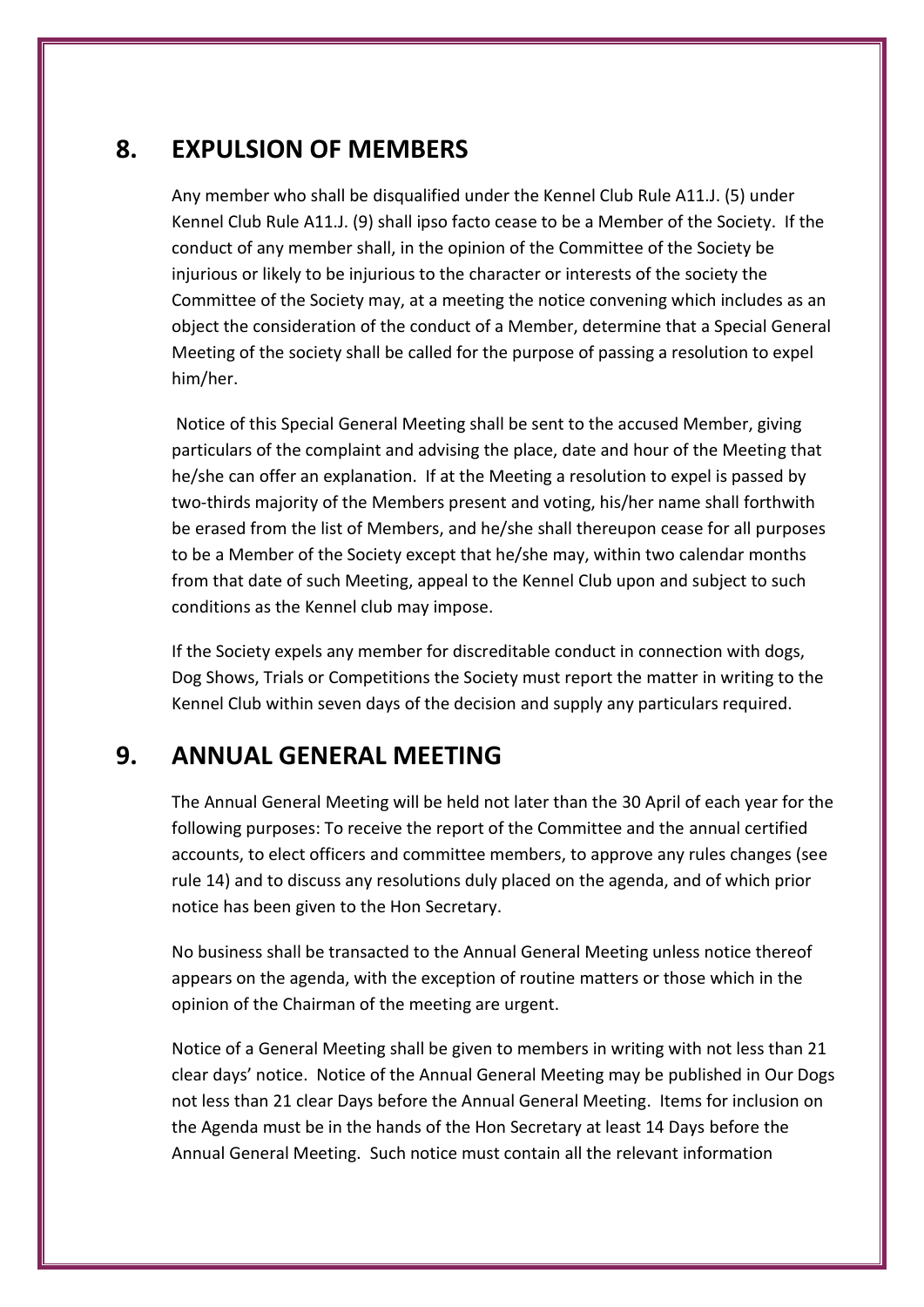concerning the meeting and business to be conducted. The agenda will be circulated at the meeting.

#### **10 REIMBURSEMENTS.**

Committee members and /or Officers are required to obtain Committee approval prior to making purchases on behalf of the Society. All approved and valid expenses will be reimbursed by the Society on production of an appropriate receipt or proof of purchase or expenditure being presented to the Treasurer.

# **11. SPECIAL GENERAL MEETING**

A Special General Meeting shall be summoned by the Hon Secretary if 20 members send a signed requisition stating the subject to be discussed and requesting a Special General Meeting to do so. The Committee of the Society is also empowered to call a Special General Meeting. No business other than that detailed on the Agenda can be discussed at a Special General Meeting.

# **12. SOCIETY ACCOUNTS**

A Banking Account shall be opened in the name of the Society into which all revenue of the society shall be paid, and from which withdrawals can be made. Cheques drawn on the account for payment shall be signed by two of the following: Chairman, Treasurer or Secretary.

The financial year of the Society shall run from 1 January – 31 December. The accounts shall be kept by the Treasurer and will be certified annually and presented to the members at the AGM. Certification of accounts must be carried out by one qualified accountant or two unqualified individuals with accounting experience. Those undertaking the certification must be independent from those who prepared the accounts.

The certified accounts shall be available to members upon request no less than 14 clear days before the Annual General Meeting.

If the Society is wound up or ceases to be a Registered Society under the Kennel Club regulations a final statement of audited accounts with a record of the disposal of the property of the Society shall be forwarded to the Kennel Club within six months and the persons named as Officers and Committee of the Society on the last return to the Kennel Club will be held responsible by the Kennel Club for the proper winding up of the Society.